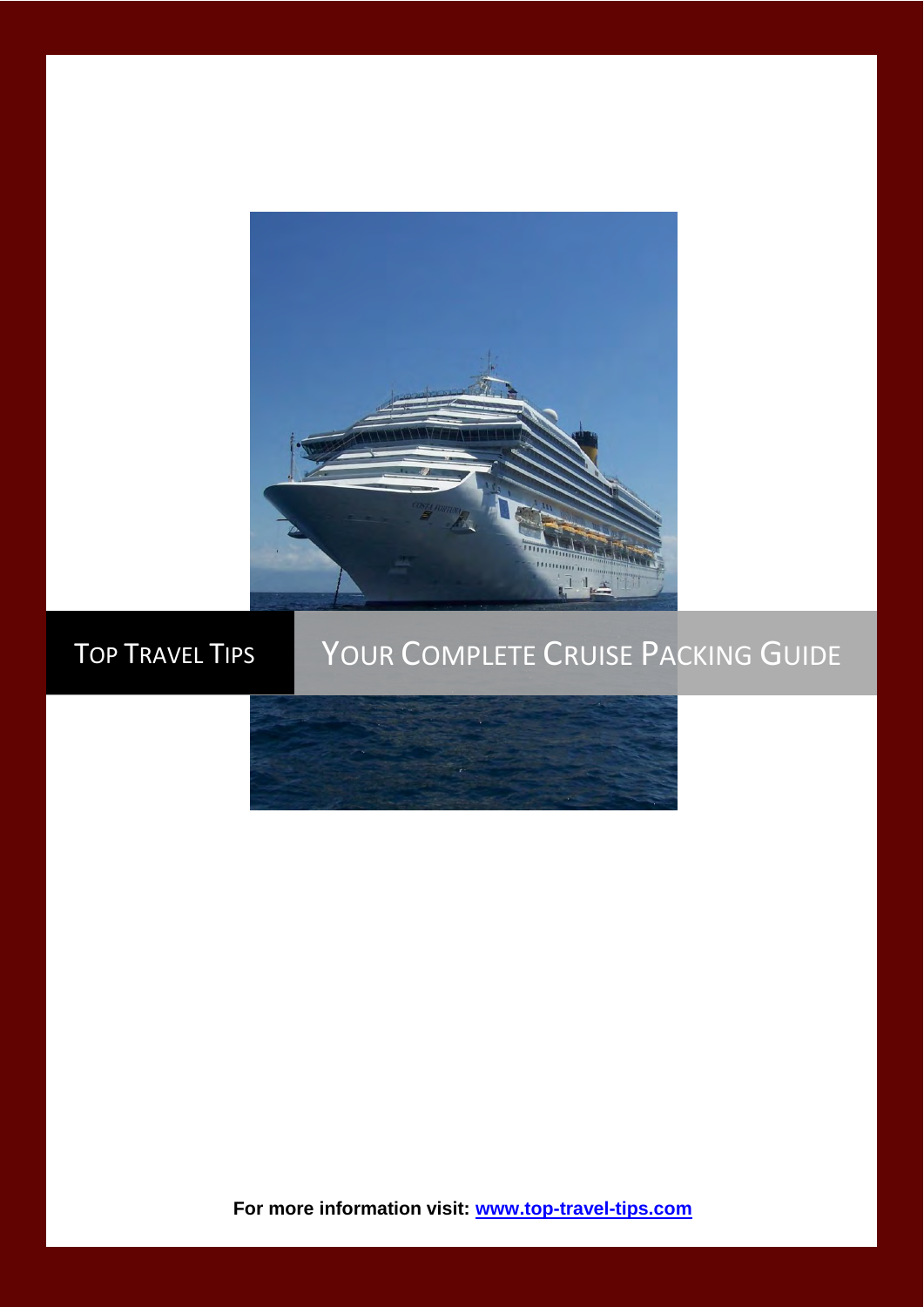#### **About Top-Travel-Tips.com**

Top-Travel-Tips.com is a travel advice website offering practical travel tips. Our focus is on four key areas: Plan your perfect trip, Find your perfect trip, Travel accessories, and Practical travel tips.

We also offer advice and reviews on travel related products that can enhance your travel experience further. All the content on our website is unique and written by us.

We at Top-Travel-Tips.com are very passionate about travelling and we like to share our travel experience with you. We encourage you to visit our website [www.top-travel-tips.com](http://www.top-travel-tips.com/index.html) for further information and travel advice.

# **Copyright Notice**

Copyright © 2011 Top-Travel-Tips.com, Asa Gislason

Published by Top-Travel-Tips.com, Asa Gislason. All rights reserved.

All content contained within "Top Travel Tips – Your Complete Guide To Packing "is copyright © Asa Gislason of Top-Travel-Tips.com.

All literary work contained within the "Top Travel Tips – Your Complete Guide To Packing" belongs to and is the sole property of its respective authors and is reprinted with permission.

**No resale rights are accorded with the sale of this book. Reproduction, copying, or any other form of use the pieces contained within the book is STRICTLY FORBIDDEN without express permission from the author him or herself. If perjury is discovered the offenders will be prosecuted to the full extent of the law.** 

These rules have been established to protect the rights and ownership of the authors and to ensure that their work is upheld as their own.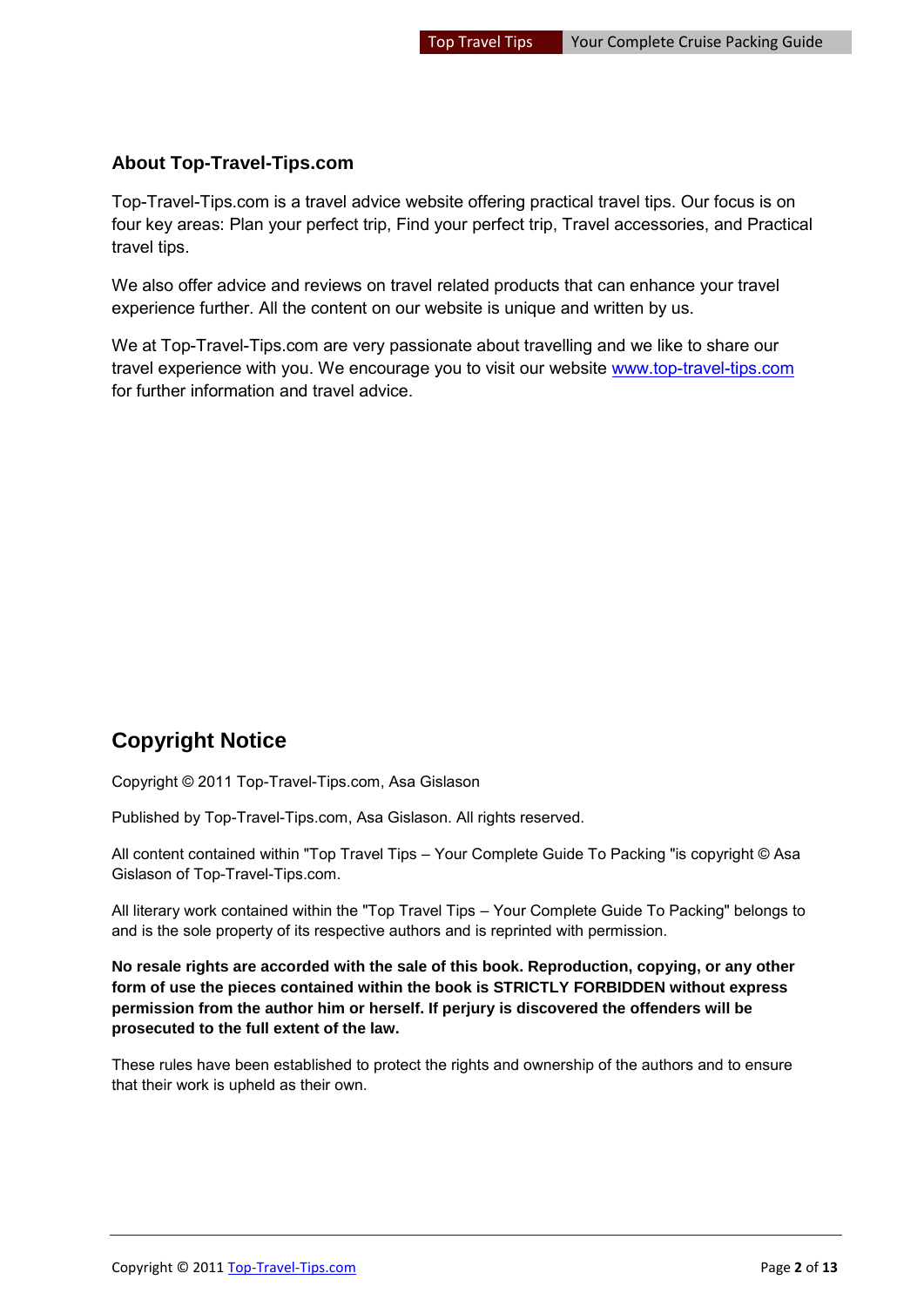# **Table Of Contents**

| 1. |     |  |  |  |
|----|-----|--|--|--|
|    |     |  |  |  |
|    |     |  |  |  |
|    |     |  |  |  |
| 2. |     |  |  |  |
|    |     |  |  |  |
|    |     |  |  |  |
|    |     |  |  |  |
| 3. |     |  |  |  |
|    |     |  |  |  |
|    | 3.2 |  |  |  |
|    |     |  |  |  |
|    |     |  |  |  |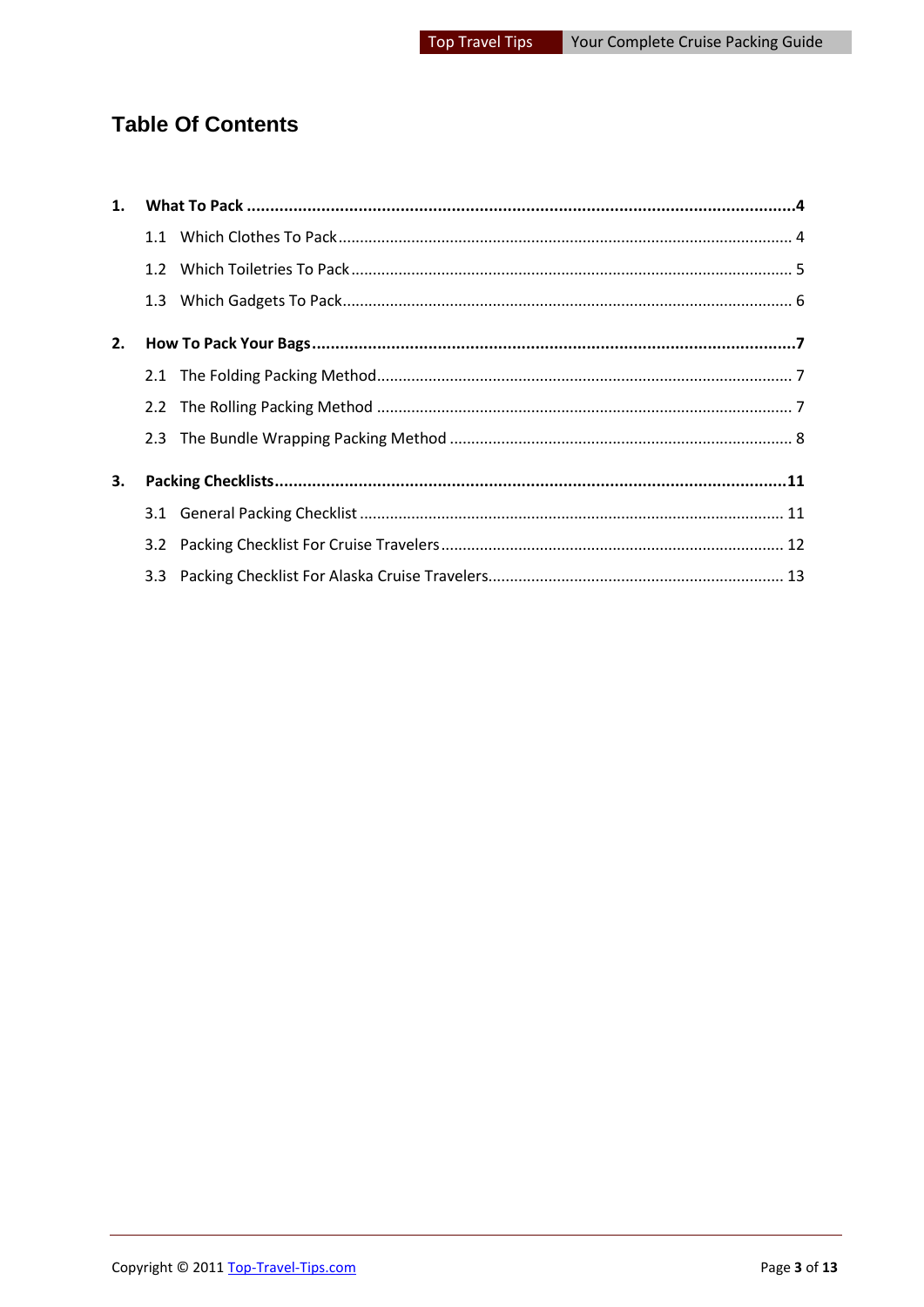Top Travel Tips **Packing Guide** offers general practical packing tips and advice about:

- **What To Pack** What you must have in mind when choosing clothes, toiletries and gadgets to pack for your trip
- **How To Pack It** Explains the different packing luggage methods and how they work in practice

At the end of this guide, you will find printable **Packing Checklists**, including special packing list for different types of cruises.

### **1. What To Pack**

<span id="page-3-0"></span>Airlines are getting stricter about luggage allowances all the time. They are not only charging higher fees for overweight, increased number of airlines are starting to charge separately for all check-in luggages.

**Travelling light** has never been more appealing. Not only makes it travelling easier in many respects, it can also save you money in check-in fees.

Travelling light is though not always an option. Nor is it necessarily what you want. You might want to take a little bit more with you than is strictly necessary.

Maybe you can do without the second formal wear but you want to take both… just in case you changed your mind. Or you might want to bring few items of luxury with you… you could live without them but you do not want to.

The best packing advice is to start with the **items you know you will need** - packing checklists are helpful with this. If you have free space / weight allowance left then you can use it for your optional extras / luxury items.

#### <span id="page-3-1"></span>**1.1 Which Clothes To Pack**

The climate at your destination, what you will be doing when you get there and the length of your trip will determine which clothes to pack.

You will have to pack very differently if you are going to Brazil or Iceland, or if you are going on a skiing trip or romantic city break. While the length of your journey is fundamental in how much clothes you need to pack.

On shorter trips, you might want to pack enough to last you throughout your trip, i.e. without having to do any laundry. You should be able to fit into one suitcase enough clothes to last you for 2 - 3 weeks.

For longer journeys, you will have to fit in some laundry on the way, fortunately that is usually not that difficult.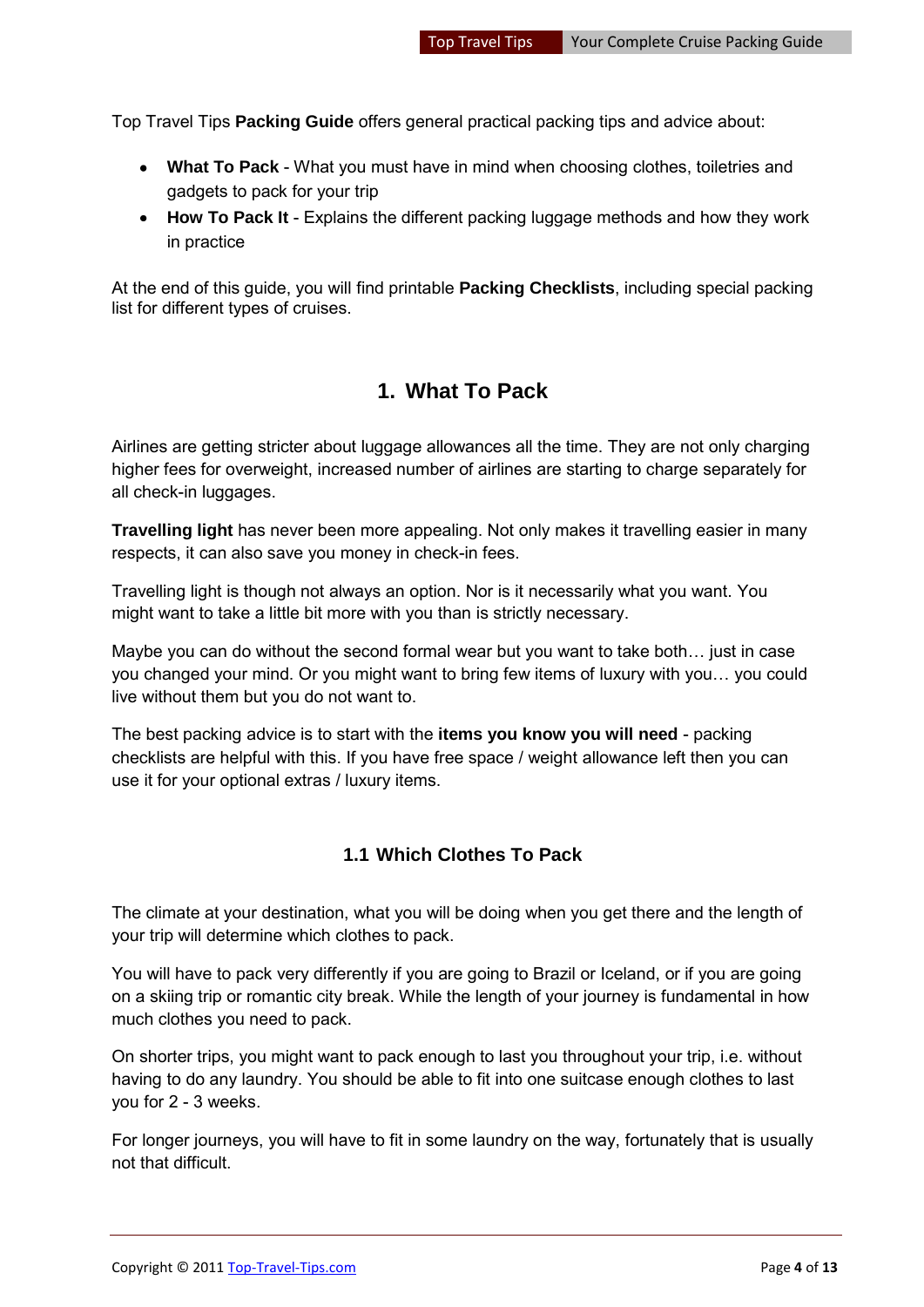Few practical things to have in mind when choosing which clothes to pack for your trip:

**Lightweight clothes** are ideal for travelling. The lighter the clothes are, the more you can pack. Did you know that average jeans weigh about 750 grams (26.5 oz) while lightweight travel trousers can weigh as little as 285 grams (10 oz).

**Wearing layers** is the best way to deal with variations in temperature. Layers give you more flexibility, as you can add or remove clothes as needed. There are excellent technical layering clothes available that are lighter and take less space in a suitcase then heavy coats or pullovers.

Wrinkled clothes are constant concern of travelers. The packing method you use can help **minimize wrinkling** but the fabric in your clothes is also important. To test the fabric take it in your hand, squeeze hard, and see how quickly the fabric "bounces" back. Only pack clothes in fabric that bounces back.

Clothes that **dry quickly** are always good idea. Especially if you will be doing your own washing and must count on everything being dry the following morning.

**Reversible clothes** can double your clothing choices without increasing your luggage weight too much. This is especially useful on longer journeys when you might get bored with the limited choice of different outfits.

You can also get more different outfits from fewer items of clothes is you pack clothes in **few colors that mix**.

Modern travel clothes tend to be lightweight, wrinkle resistant and dry quickly, making them ideal for travelling.

#### <span id="page-4-0"></span>**1.2 Which Toiletries To Pack**

You should minimize toiletries as much as you can, as they can be surprisingly heavy when all added together. Typical toiletries, i.e. shampoo, conditioner, perfume bottle, deodorant, toothpaste, etc, can easily weigh up to 2.5 kilos, or 88.2 oz.

You should aim to take only **the amount of toiletries that you will need** to last you through your trip as it does not make sense to be bringing back unused toiletries. Instead of packing full new shampoo container just put the amount you need (and little bit more) into a smaller container. Take half a tube of toothpaste and roll it up tight, etc.

Consider **not bringing some toiletries at all**, i.e. those that you will not necessarily need. You might for example bring your hair conditioner but leave your deep hair conditioner at home… with the electronic toothbrush.

Another option is to **buy what you need at your destination**. It might even be cheaper… depending on your destination. However, some destinations might not have available the products you are used to, or they might be more expensive.

Always place all toiletries in plastic bags to prevent leakage. Leaked perfume bottle or shampoo container could easily ruin your favorite garment – it is not worth risking it.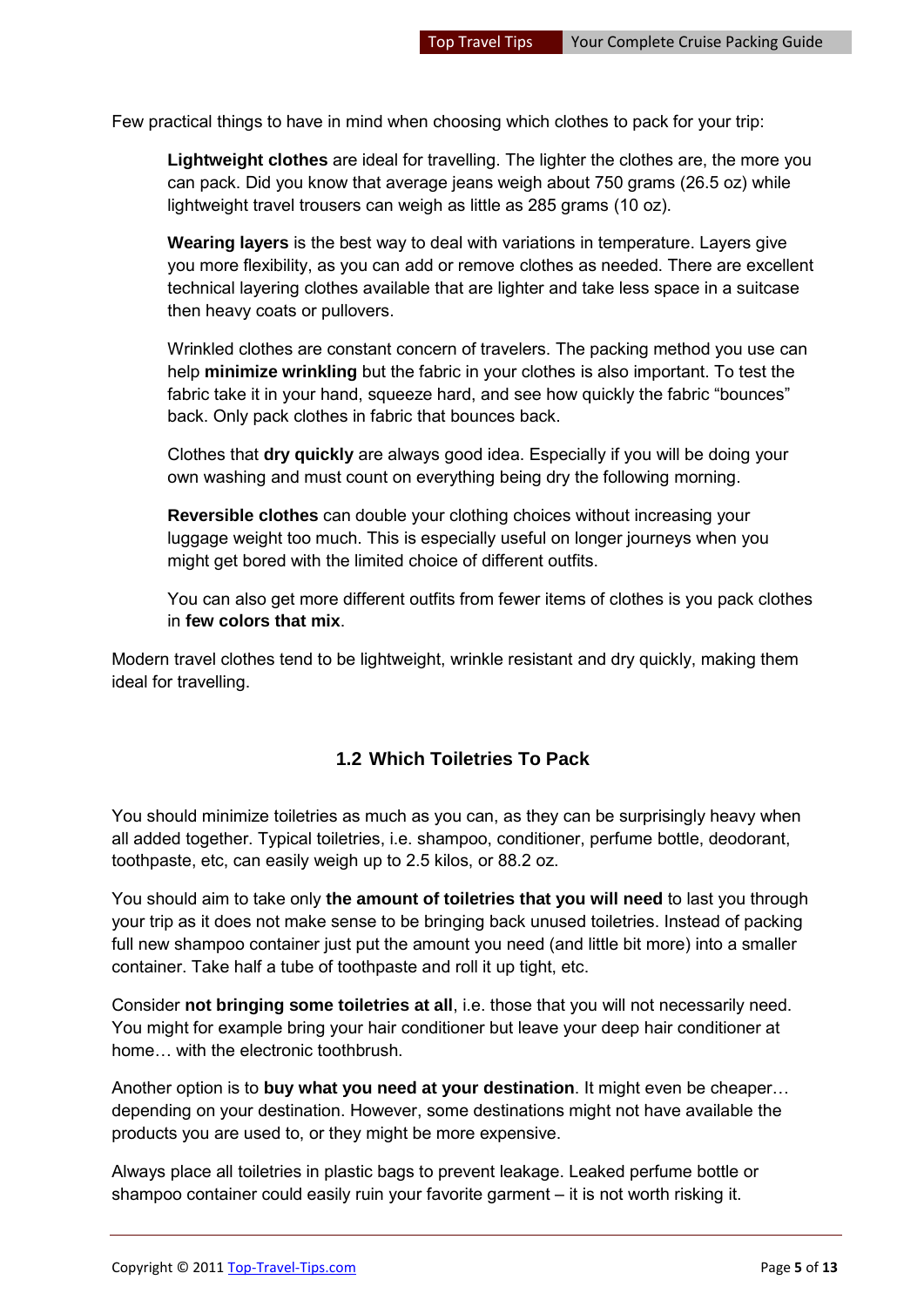#### <span id="page-5-0"></span>**1.3 Which Gadgets To Pack**

Electronic gadgets, like mobile phones, laptops, IPad, GPS equipment, DVD player, e-book readers, digital cameras, etc, have quickly become part of everyday necessities.

These gadgets tend to be **expensive** so losing them might have big financial impact. They also come with all kind of cables and different charges that all adds to the luggage… making travelling light even more of a challenge. Electronic gadgets are also **vulnerable to damage** so you must be careful how you pack them.

Ask yourself carefully **which gadgets you need for your trip**, i.e. which gadgets will make your travel more efficient and enjoyably.

Also, ask yourself if you are willing to risk losing a particular gadget and if not… make sure your **insurance** covers you adequately.

There is also other travel gear to consider, some of it can be necessary depending on the purpose of your journey. Going on a golfing vacation means that you are likely to bring your golf set with you, while hiking shoes and walking poles are essential if you are going on a hiking holiday.

This means you will have to be travelling lighter on other fronts, i.e. be extra vigilant when packing your clothes and electronic gadgets. You might want to consider renting the necessary travel gear at your destination, this is for example common practice on skiing holidays. You can also rent many electronic gadgets as well, e.g. cell phones and GPS equipment.

#### **What To Pack It In**

Now you have decided what to pack, do you have the [Right Luggage](http://www.top-travel-tips.com/international-traveler-luggage.html) to pack it in? Top Travel Tips offers advice on how to choose the right luggage that suits your travel needs.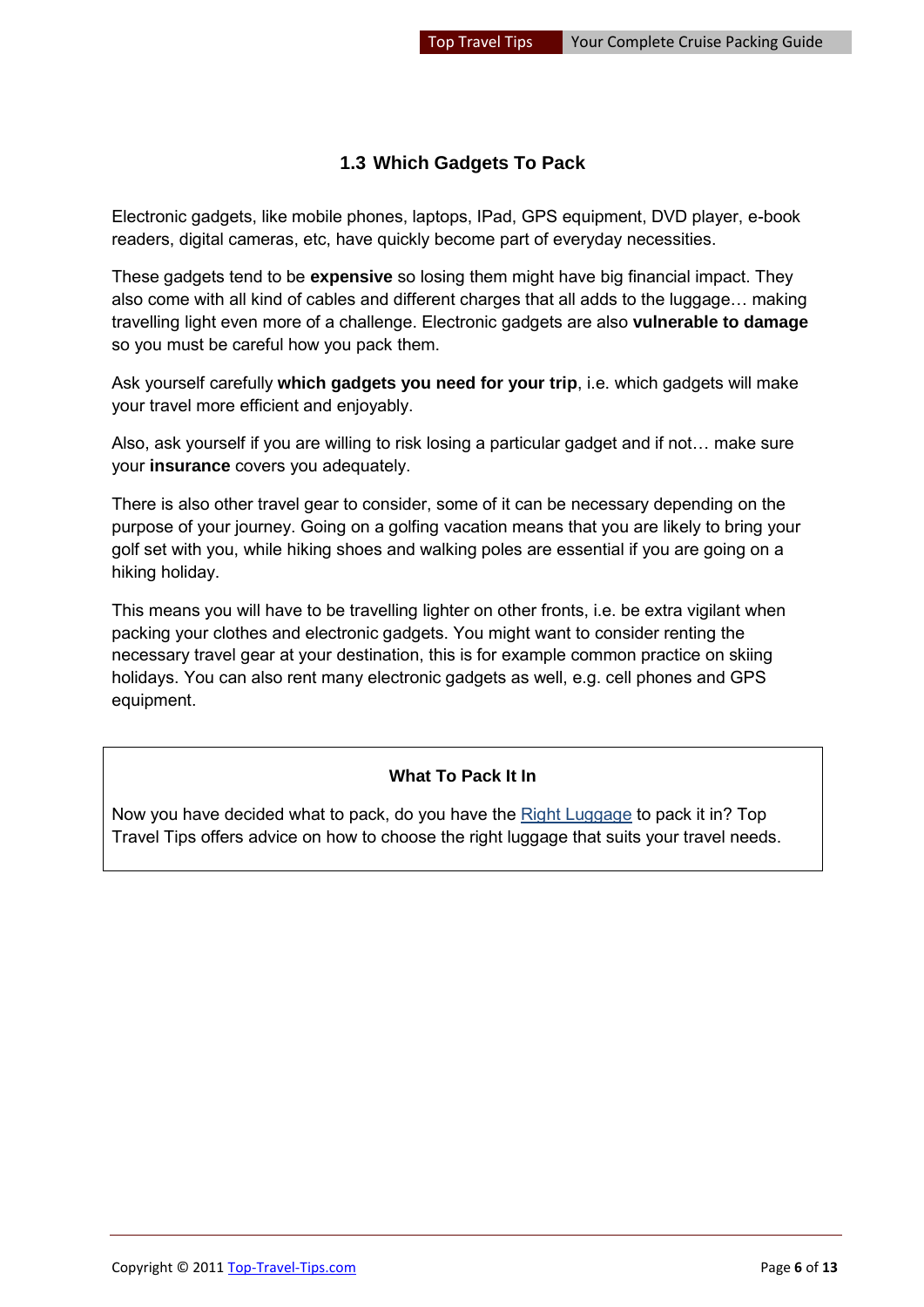# **2. How To Pack Your Bags**

<span id="page-6-0"></span>Even more importantly than what to pack is how to pack. Whatever packing method you choose, it is all about making the most of the limited space available, i.e. to fill all space as efficiently as possible.

There are three key packing methods: folding method, rolling method, and bundle wrapping.

#### **2.1 The Folding Packing Method**

<span id="page-6-1"></span>The most traditional way to pack is by folding the clothes, similar as you do when you are putting your clothes in your wardrobe. This will though make the clothes crease when compressed so there better packing methods available.

However, if you prefer folding your clothes when packing then you can **reduce creases** notably by folding one item over another.

Take two or more items of clothes, like trousers, and lay half of one pair on top of the other. Fold the one on the bottom over the one on the top. Then take the other and fold it on the top. This gives each pair some support where you have folded it, making them less likely to crease or wrinkle in the folds.



#### **2.2 The Rolling Packing Method**

<span id="page-6-2"></span>Clothes are less likely to crease if you roll them rather than fold them. They also take less space this way.

Rolling works well with most clothes. Lay each item of clothes face down, fold back the sleeves if applicable, and then roll from the bottom up. You can put a rubber band around them to make sure they stay rolled up.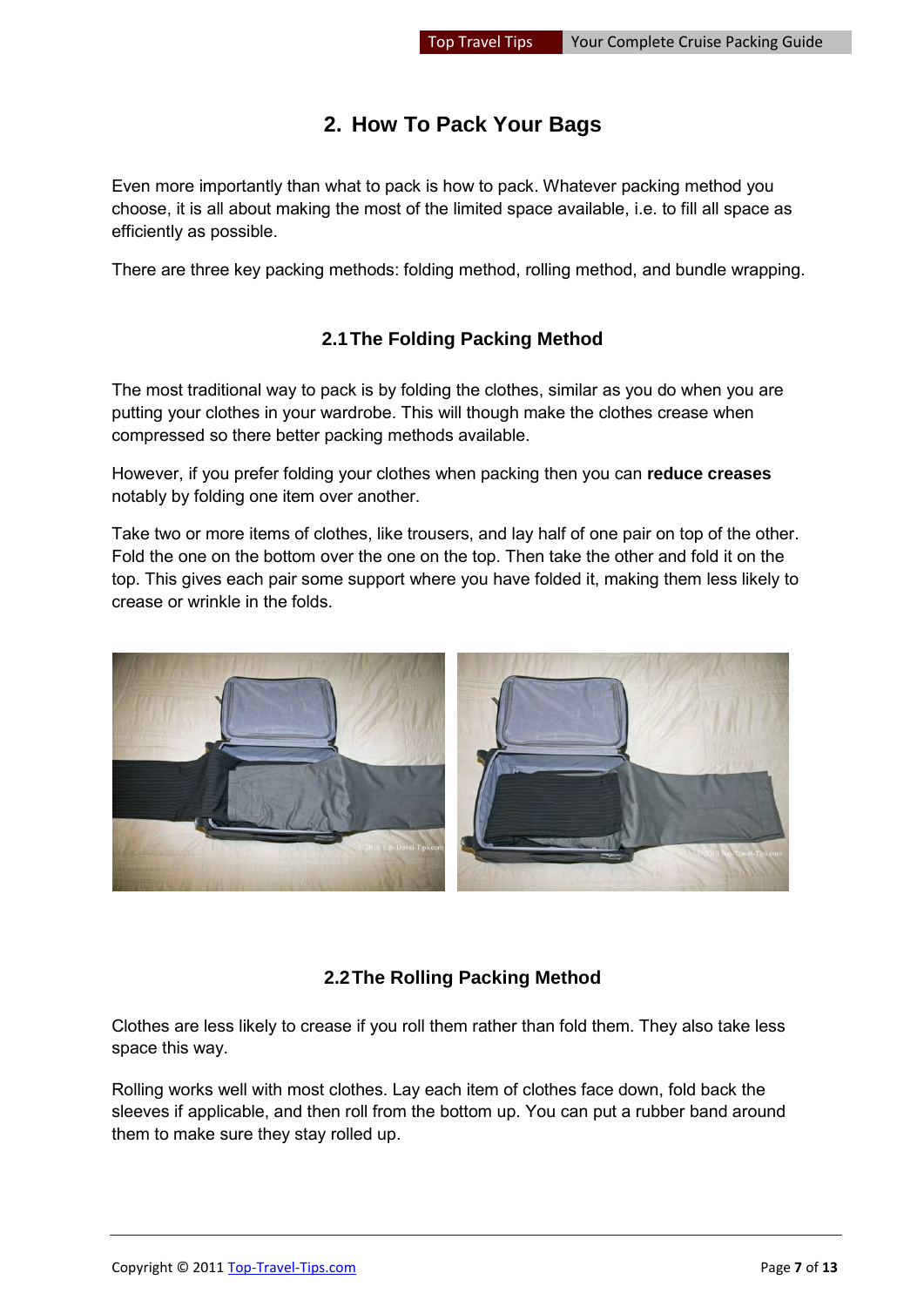

#### **2.3 The Bundle Wrapping Packing Method**

<span id="page-7-0"></span>The best way to pack your bags is to use the bundle wrapping method. As the name suggests bundle wrapping involves wrapping your clothes around a central core object, avoiding the folds that cause creases.

Not only do your clothes come out of your bag less wrinkled, you can also pack more clothes using this method than with the other more conventional packing methods.

The bundle wrapping method is a little more complicated than the previous packing methods and it can take some practice to get perfect. It is though not as complicated as it might look at first glance. Just **follow the 10 steps** for bundle wrapping:

- 1. Gather together all the clothes you are taking before you start packing as adding clothes afterwards can mean you have to start all over again
- 2. Arrange the clothes so the larger more wrinkle prone garments will end up on the outside of the bundle and the less easily wrinkled pieces closer to the core
- 3. Lay the first item flat in the suitcase without folding
- 4. When you have neatly arranged this item flat put the next item on top of it, put it in the opposite direction from the first item
- 5. Allow sleeves, pant legs, skirt lengths to hang over the edges as you stack more and more clothes
- 6. Make sure that collars and waistbands touch the suitcase edge as this enables more items to fit into the bundle
- 7. Select an object to form the core of the bundle. An organizer pouch e.g. [Packing Cube](http://www.top-travel-tips.com/packing-cubes.html) with your underwear, socks, bathing suits and other small loose items is a logical choice
- 8. Put your chosen core object on top of the pile of clothes you have stacked
- 9. Now you start wrapping up your bundle. Start with the last item you placed, neatly wrap the ends of that item across the core bag on top of the pile. Wrap sleeves, pant legs, skirts lengths over you core and work your way down to the bottom of your stack
- 10. Now place your remaining luggage items, like shoes, around the perimeter of the bundle

What you will end up with is a bundle of all of your clothes that looks like a pillow. You can pick it up in one piece.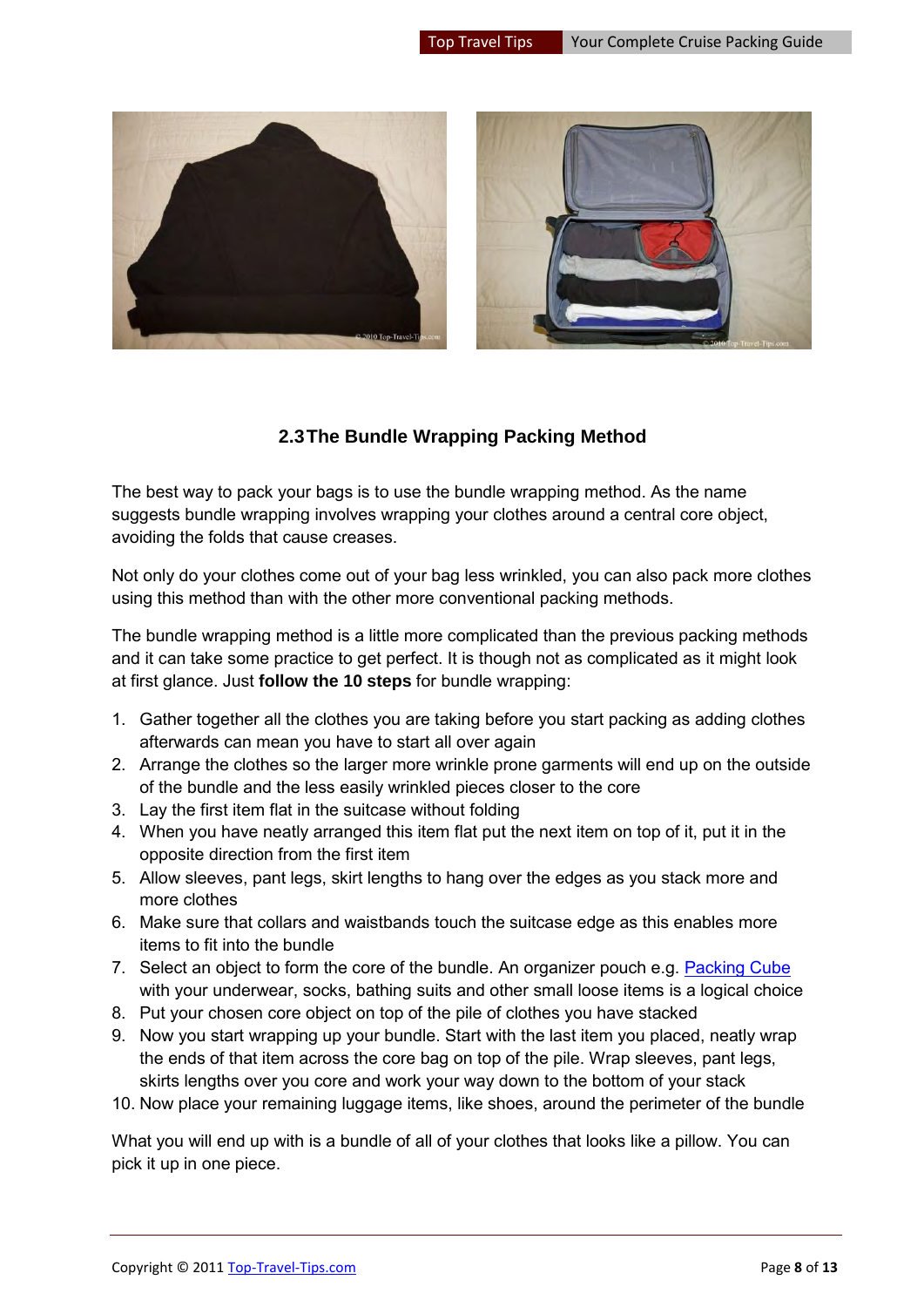When you arrive at your destination, you work in reverse order to unpack your wardrobe. To find specific item in the bundle, lay it flat and unwrap until you reach the layer you want. Take the item out and refold the remainder.

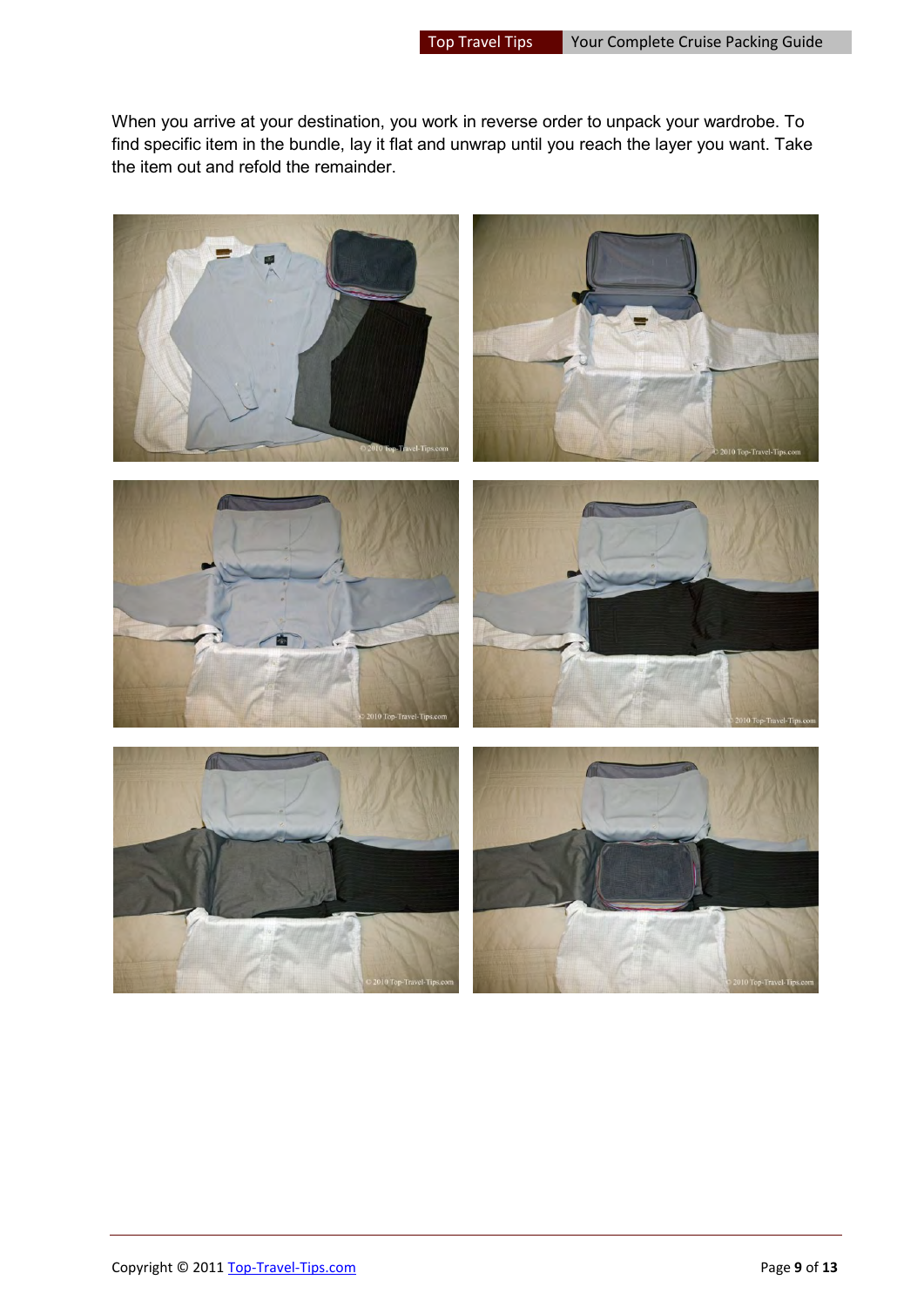

#### **Luggage Top Travel Tips**

There are many different [Types of Luggage](http://www.top-travel-tips.com/cabin-luggage.html) available. There are suitcases, trunks, trolley cases, spinner luggage, roller cases, garment carriers, totes, duffel bags, mobile offices, etc.

Top Travel Tips offers advice on how to choose the right luggage for your travel needs.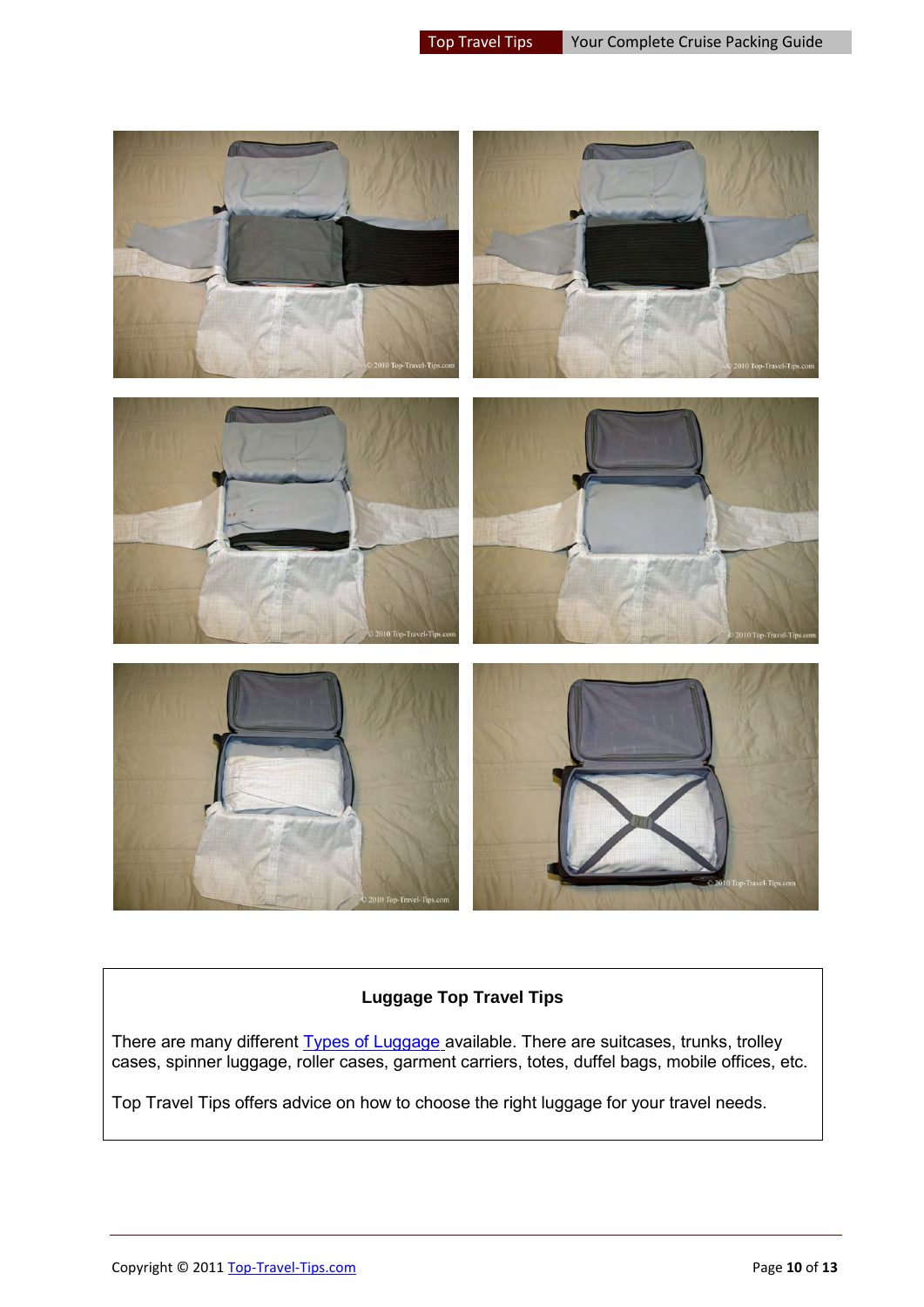# **3. Packing Checklists**

# **3.1 General Packing Checklist**

<span id="page-10-1"></span><span id="page-10-0"></span>

| Top-Travel-Tips.com<br><b>Travel Documents &amp; Money</b><br><b>Toiletries &amp; Health</b><br>Shampoo, conditioner, soap and washcloth<br>Hair dryer and hair styling products<br>Toothbrush, toothpaste, dental floss, mouthwash<br>Deodorant, perfume<br>Vaccination card<br>Moisturizer, lip balm<br>Driving license<br>Make-up and remover<br>Maps, directions<br>Comb or brush<br>Travel money / payment cards<br>Small mirror<br>Wallet / Money belt<br>Shaving equipments<br>Copy of all travel documents<br>Nail file, clippers, tweezers<br>Cotton swabs<br>Copy of doctor's prescriptions<br>Medical history / list of medications<br>Toilet paper<br>Frequent flyer card<br>Feminine hygiene products<br>International student card<br>Antibacterial hand wipes<br>Other discount cards<br>Sunscreen lotion<br>Emergency contact information<br>First aid kit<br>Insect repellent<br>Malaria tablets<br>Prescription & OTC medicines<br>Contraceptives<br><b>Clothes &amp; Accessories</b><br>Glasses / contact lenses<br>Other toiletries<br>Casual day wear<br>Leisure wear / sports wear / swimwear<br>Evening wear<br>Outerwear<br>Sleepwear<br>Underwear and socks<br><b>Other Necessities</b><br>Pantyhose / tights<br>Shoes for all occasion<br>Hats or caps<br>Guidebooks, maps, phrasebooks<br>Gloves or mittens<br>Books / magazines<br>Notebook / journal and pen<br>Address / contact book<br>TSA-approved luggage locks<br>Luggage tags<br>Earplugs, sleeping mask, flight socks<br>Inflatable travel pillow<br>Watch<br>Chewing gum and mint<br>Snack<br>Jewelry<br>Water bottle to refill<br>Other accessories<br>Swiss army knife<br>Eating utensils<br>Plastic Ziploc bags<br>Sewing kit and scissors<br>Spare batteries<br><b>Electronics &amp; Gadgets</b><br>Duct tape<br>Universal sink plug<br>Travel iron<br>Mobile phone and charger<br>Digital camera<br>Mosquito net<br>Camcorder<br>Binocular<br>Small flashlight / night light<br><b>Battery charger</b><br>Small hospitality gifts<br>Tripod for camera / camcorder<br>Adaptor and converter<br>CV and references<br>Extension cord<br>Alarm clock<br>iPod / CD player with headphones | Travel tickets, itinerary, booking confirmations<br>Passport and visa<br>Travel insurance policy<br>Medical card |  |
|----------------------------------------------------------------------------------------------------------------------------------------------------------------------------------------------------------------------------------------------------------------------------------------------------------------------------------------------------------------------------------------------------------------------------------------------------------------------------------------------------------------------------------------------------------------------------------------------------------------------------------------------------------------------------------------------------------------------------------------------------------------------------------------------------------------------------------------------------------------------------------------------------------------------------------------------------------------------------------------------------------------------------------------------------------------------------------------------------------------------------------------------------------------------------------------------------------------------------------------------------------------------------------------------------------------------------------------------------------------------------------------------------------------------------------------------------------------------------------------------------------------------------------------------------------------------------------------------------------------------------------------------------------------------------------------------------------------------------------------------------------------------------------------------------------------------------------------------------------------------------------------------------------------------------------------------------------------------------------------------------------------------------------------------------------------------------------------------------------------------------------------------------------------------------------|------------------------------------------------------------------------------------------------------------------|--|
|                                                                                                                                                                                                                                                                                                                                                                                                                                                                                                                                                                                                                                                                                                                                                                                                                                                                                                                                                                                                                                                                                                                                                                                                                                                                                                                                                                                                                                                                                                                                                                                                                                                                                                                                                                                                                                                                                                                                                                                                                                                                                                                                                                                  |                                                                                                                  |  |
|                                                                                                                                                                                                                                                                                                                                                                                                                                                                                                                                                                                                                                                                                                                                                                                                                                                                                                                                                                                                                                                                                                                                                                                                                                                                                                                                                                                                                                                                                                                                                                                                                                                                                                                                                                                                                                                                                                                                                                                                                                                                                                                                                                                  |                                                                                                                  |  |
|                                                                                                                                                                                                                                                                                                                                                                                                                                                                                                                                                                                                                                                                                                                                                                                                                                                                                                                                                                                                                                                                                                                                                                                                                                                                                                                                                                                                                                                                                                                                                                                                                                                                                                                                                                                                                                                                                                                                                                                                                                                                                                                                                                                  |                                                                                                                  |  |
|                                                                                                                                                                                                                                                                                                                                                                                                                                                                                                                                                                                                                                                                                                                                                                                                                                                                                                                                                                                                                                                                                                                                                                                                                                                                                                                                                                                                                                                                                                                                                                                                                                                                                                                                                                                                                                                                                                                                                                                                                                                                                                                                                                                  |                                                                                                                  |  |
|                                                                                                                                                                                                                                                                                                                                                                                                                                                                                                                                                                                                                                                                                                                                                                                                                                                                                                                                                                                                                                                                                                                                                                                                                                                                                                                                                                                                                                                                                                                                                                                                                                                                                                                                                                                                                                                                                                                                                                                                                                                                                                                                                                                  |                                                                                                                  |  |
|                                                                                                                                                                                                                                                                                                                                                                                                                                                                                                                                                                                                                                                                                                                                                                                                                                                                                                                                                                                                                                                                                                                                                                                                                                                                                                                                                                                                                                                                                                                                                                                                                                                                                                                                                                                                                                                                                                                                                                                                                                                                                                                                                                                  |                                                                                                                  |  |
|                                                                                                                                                                                                                                                                                                                                                                                                                                                                                                                                                                                                                                                                                                                                                                                                                                                                                                                                                                                                                                                                                                                                                                                                                                                                                                                                                                                                                                                                                                                                                                                                                                                                                                                                                                                                                                                                                                                                                                                                                                                                                                                                                                                  |                                                                                                                  |  |
|                                                                                                                                                                                                                                                                                                                                                                                                                                                                                                                                                                                                                                                                                                                                                                                                                                                                                                                                                                                                                                                                                                                                                                                                                                                                                                                                                                                                                                                                                                                                                                                                                                                                                                                                                                                                                                                                                                                                                                                                                                                                                                                                                                                  |                                                                                                                  |  |
|                                                                                                                                                                                                                                                                                                                                                                                                                                                                                                                                                                                                                                                                                                                                                                                                                                                                                                                                                                                                                                                                                                                                                                                                                                                                                                                                                                                                                                                                                                                                                                                                                                                                                                                                                                                                                                                                                                                                                                                                                                                                                                                                                                                  |                                                                                                                  |  |
|                                                                                                                                                                                                                                                                                                                                                                                                                                                                                                                                                                                                                                                                                                                                                                                                                                                                                                                                                                                                                                                                                                                                                                                                                                                                                                                                                                                                                                                                                                                                                                                                                                                                                                                                                                                                                                                                                                                                                                                                                                                                                                                                                                                  |                                                                                                                  |  |
|                                                                                                                                                                                                                                                                                                                                                                                                                                                                                                                                                                                                                                                                                                                                                                                                                                                                                                                                                                                                                                                                                                                                                                                                                                                                                                                                                                                                                                                                                                                                                                                                                                                                                                                                                                                                                                                                                                                                                                                                                                                                                                                                                                                  |                                                                                                                  |  |
|                                                                                                                                                                                                                                                                                                                                                                                                                                                                                                                                                                                                                                                                                                                                                                                                                                                                                                                                                                                                                                                                                                                                                                                                                                                                                                                                                                                                                                                                                                                                                                                                                                                                                                                                                                                                                                                                                                                                                                                                                                                                                                                                                                                  |                                                                                                                  |  |
|                                                                                                                                                                                                                                                                                                                                                                                                                                                                                                                                                                                                                                                                                                                                                                                                                                                                                                                                                                                                                                                                                                                                                                                                                                                                                                                                                                                                                                                                                                                                                                                                                                                                                                                                                                                                                                                                                                                                                                                                                                                                                                                                                                                  |                                                                                                                  |  |
|                                                                                                                                                                                                                                                                                                                                                                                                                                                                                                                                                                                                                                                                                                                                                                                                                                                                                                                                                                                                                                                                                                                                                                                                                                                                                                                                                                                                                                                                                                                                                                                                                                                                                                                                                                                                                                                                                                                                                                                                                                                                                                                                                                                  |                                                                                                                  |  |
|                                                                                                                                                                                                                                                                                                                                                                                                                                                                                                                                                                                                                                                                                                                                                                                                                                                                                                                                                                                                                                                                                                                                                                                                                                                                                                                                                                                                                                                                                                                                                                                                                                                                                                                                                                                                                                                                                                                                                                                                                                                                                                                                                                                  |                                                                                                                  |  |
|                                                                                                                                                                                                                                                                                                                                                                                                                                                                                                                                                                                                                                                                                                                                                                                                                                                                                                                                                                                                                                                                                                                                                                                                                                                                                                                                                                                                                                                                                                                                                                                                                                                                                                                                                                                                                                                                                                                                                                                                                                                                                                                                                                                  |                                                                                                                  |  |
|                                                                                                                                                                                                                                                                                                                                                                                                                                                                                                                                                                                                                                                                                                                                                                                                                                                                                                                                                                                                                                                                                                                                                                                                                                                                                                                                                                                                                                                                                                                                                                                                                                                                                                                                                                                                                                                                                                                                                                                                                                                                                                                                                                                  |                                                                                                                  |  |
|                                                                                                                                                                                                                                                                                                                                                                                                                                                                                                                                                                                                                                                                                                                                                                                                                                                                                                                                                                                                                                                                                                                                                                                                                                                                                                                                                                                                                                                                                                                                                                                                                                                                                                                                                                                                                                                                                                                                                                                                                                                                                                                                                                                  |                                                                                                                  |  |
|                                                                                                                                                                                                                                                                                                                                                                                                                                                                                                                                                                                                                                                                                                                                                                                                                                                                                                                                                                                                                                                                                                                                                                                                                                                                                                                                                                                                                                                                                                                                                                                                                                                                                                                                                                                                                                                                                                                                                                                                                                                                                                                                                                                  |                                                                                                                  |  |
|                                                                                                                                                                                                                                                                                                                                                                                                                                                                                                                                                                                                                                                                                                                                                                                                                                                                                                                                                                                                                                                                                                                                                                                                                                                                                                                                                                                                                                                                                                                                                                                                                                                                                                                                                                                                                                                                                                                                                                                                                                                                                                                                                                                  |                                                                                                                  |  |
|                                                                                                                                                                                                                                                                                                                                                                                                                                                                                                                                                                                                                                                                                                                                                                                                                                                                                                                                                                                                                                                                                                                                                                                                                                                                                                                                                                                                                                                                                                                                                                                                                                                                                                                                                                                                                                                                                                                                                                                                                                                                                                                                                                                  |                                                                                                                  |  |
|                                                                                                                                                                                                                                                                                                                                                                                                                                                                                                                                                                                                                                                                                                                                                                                                                                                                                                                                                                                                                                                                                                                                                                                                                                                                                                                                                                                                                                                                                                                                                                                                                                                                                                                                                                                                                                                                                                                                                                                                                                                                                                                                                                                  |                                                                                                                  |  |
|                                                                                                                                                                                                                                                                                                                                                                                                                                                                                                                                                                                                                                                                                                                                                                                                                                                                                                                                                                                                                                                                                                                                                                                                                                                                                                                                                                                                                                                                                                                                                                                                                                                                                                                                                                                                                                                                                                                                                                                                                                                                                                                                                                                  |                                                                                                                  |  |
|                                                                                                                                                                                                                                                                                                                                                                                                                                                                                                                                                                                                                                                                                                                                                                                                                                                                                                                                                                                                                                                                                                                                                                                                                                                                                                                                                                                                                                                                                                                                                                                                                                                                                                                                                                                                                                                                                                                                                                                                                                                                                                                                                                                  |                                                                                                                  |  |
|                                                                                                                                                                                                                                                                                                                                                                                                                                                                                                                                                                                                                                                                                                                                                                                                                                                                                                                                                                                                                                                                                                                                                                                                                                                                                                                                                                                                                                                                                                                                                                                                                                                                                                                                                                                                                                                                                                                                                                                                                                                                                                                                                                                  |                                                                                                                  |  |
|                                                                                                                                                                                                                                                                                                                                                                                                                                                                                                                                                                                                                                                                                                                                                                                                                                                                                                                                                                                                                                                                                                                                                                                                                                                                                                                                                                                                                                                                                                                                                                                                                                                                                                                                                                                                                                                                                                                                                                                                                                                                                                                                                                                  |                                                                                                                  |  |
|                                                                                                                                                                                                                                                                                                                                                                                                                                                                                                                                                                                                                                                                                                                                                                                                                                                                                                                                                                                                                                                                                                                                                                                                                                                                                                                                                                                                                                                                                                                                                                                                                                                                                                                                                                                                                                                                                                                                                                                                                                                                                                                                                                                  |                                                                                                                  |  |
|                                                                                                                                                                                                                                                                                                                                                                                                                                                                                                                                                                                                                                                                                                                                                                                                                                                                                                                                                                                                                                                                                                                                                                                                                                                                                                                                                                                                                                                                                                                                                                                                                                                                                                                                                                                                                                                                                                                                                                                                                                                                                                                                                                                  |                                                                                                                  |  |
|                                                                                                                                                                                                                                                                                                                                                                                                                                                                                                                                                                                                                                                                                                                                                                                                                                                                                                                                                                                                                                                                                                                                                                                                                                                                                                                                                                                                                                                                                                                                                                                                                                                                                                                                                                                                                                                                                                                                                                                                                                                                                                                                                                                  |                                                                                                                  |  |
|                                                                                                                                                                                                                                                                                                                                                                                                                                                                                                                                                                                                                                                                                                                                                                                                                                                                                                                                                                                                                                                                                                                                                                                                                                                                                                                                                                                                                                                                                                                                                                                                                                                                                                                                                                                                                                                                                                                                                                                                                                                                                                                                                                                  |                                                                                                                  |  |
|                                                                                                                                                                                                                                                                                                                                                                                                                                                                                                                                                                                                                                                                                                                                                                                                                                                                                                                                                                                                                                                                                                                                                                                                                                                                                                                                                                                                                                                                                                                                                                                                                                                                                                                                                                                                                                                                                                                                                                                                                                                                                                                                                                                  |                                                                                                                  |  |
|                                                                                                                                                                                                                                                                                                                                                                                                                                                                                                                                                                                                                                                                                                                                                                                                                                                                                                                                                                                                                                                                                                                                                                                                                                                                                                                                                                                                                                                                                                                                                                                                                                                                                                                                                                                                                                                                                                                                                                                                                                                                                                                                                                                  |                                                                                                                  |  |
|                                                                                                                                                                                                                                                                                                                                                                                                                                                                                                                                                                                                                                                                                                                                                                                                                                                                                                                                                                                                                                                                                                                                                                                                                                                                                                                                                                                                                                                                                                                                                                                                                                                                                                                                                                                                                                                                                                                                                                                                                                                                                                                                                                                  |                                                                                                                  |  |
|                                                                                                                                                                                                                                                                                                                                                                                                                                                                                                                                                                                                                                                                                                                                                                                                                                                                                                                                                                                                                                                                                                                                                                                                                                                                                                                                                                                                                                                                                                                                                                                                                                                                                                                                                                                                                                                                                                                                                                                                                                                                                                                                                                                  |                                                                                                                  |  |
|                                                                                                                                                                                                                                                                                                                                                                                                                                                                                                                                                                                                                                                                                                                                                                                                                                                                                                                                                                                                                                                                                                                                                                                                                                                                                                                                                                                                                                                                                                                                                                                                                                                                                                                                                                                                                                                                                                                                                                                                                                                                                                                                                                                  |                                                                                                                  |  |
|                                                                                                                                                                                                                                                                                                                                                                                                                                                                                                                                                                                                                                                                                                                                                                                                                                                                                                                                                                                                                                                                                                                                                                                                                                                                                                                                                                                                                                                                                                                                                                                                                                                                                                                                                                                                                                                                                                                                                                                                                                                                                                                                                                                  |                                                                                                                  |  |
|                                                                                                                                                                                                                                                                                                                                                                                                                                                                                                                                                                                                                                                                                                                                                                                                                                                                                                                                                                                                                                                                                                                                                                                                                                                                                                                                                                                                                                                                                                                                                                                                                                                                                                                                                                                                                                                                                                                                                                                                                                                                                                                                                                                  | Raincoat or poncho                                                                                               |  |
|                                                                                                                                                                                                                                                                                                                                                                                                                                                                                                                                                                                                                                                                                                                                                                                                                                                                                                                                                                                                                                                                                                                                                                                                                                                                                                                                                                                                                                                                                                                                                                                                                                                                                                                                                                                                                                                                                                                                                                                                                                                                                                                                                                                  | Umbrella                                                                                                         |  |
|                                                                                                                                                                                                                                                                                                                                                                                                                                                                                                                                                                                                                                                                                                                                                                                                                                                                                                                                                                                                                                                                                                                                                                                                                                                                                                                                                                                                                                                                                                                                                                                                                                                                                                                                                                                                                                                                                                                                                                                                                                                                                                                                                                                  | Quick dry towel or beach towel                                                                                   |  |
|                                                                                                                                                                                                                                                                                                                                                                                                                                                                                                                                                                                                                                                                                                                                                                                                                                                                                                                                                                                                                                                                                                                                                                                                                                                                                                                                                                                                                                                                                                                                                                                                                                                                                                                                                                                                                                                                                                                                                                                                                                                                                                                                                                                  | Sunglasses                                                                                                       |  |
|                                                                                                                                                                                                                                                                                                                                                                                                                                                                                                                                                                                                                                                                                                                                                                                                                                                                                                                                                                                                                                                                                                                                                                                                                                                                                                                                                                                                                                                                                                                                                                                                                                                                                                                                                                                                                                                                                                                                                                                                                                                                                                                                                                                  | <b>Belt</b>                                                                                                      |  |
|                                                                                                                                                                                                                                                                                                                                                                                                                                                                                                                                                                                                                                                                                                                                                                                                                                                                                                                                                                                                                                                                                                                                                                                                                                                                                                                                                                                                                                                                                                                                                                                                                                                                                                                                                                                                                                                                                                                                                                                                                                                                                                                                                                                  | Ties                                                                                                             |  |
|                                                                                                                                                                                                                                                                                                                                                                                                                                                                                                                                                                                                                                                                                                                                                                                                                                                                                                                                                                                                                                                                                                                                                                                                                                                                                                                                                                                                                                                                                                                                                                                                                                                                                                                                                                                                                                                                                                                                                                                                                                                                                                                                                                                  |                                                                                                                  |  |
|                                                                                                                                                                                                                                                                                                                                                                                                                                                                                                                                                                                                                                                                                                                                                                                                                                                                                                                                                                                                                                                                                                                                                                                                                                                                                                                                                                                                                                                                                                                                                                                                                                                                                                                                                                                                                                                                                                                                                                                                                                                                                                                                                                                  |                                                                                                                  |  |
|                                                                                                                                                                                                                                                                                                                                                                                                                                                                                                                                                                                                                                                                                                                                                                                                                                                                                                                                                                                                                                                                                                                                                                                                                                                                                                                                                                                                                                                                                                                                                                                                                                                                                                                                                                                                                                                                                                                                                                                                                                                                                                                                                                                  |                                                                                                                  |  |
|                                                                                                                                                                                                                                                                                                                                                                                                                                                                                                                                                                                                                                                                                                                                                                                                                                                                                                                                                                                                                                                                                                                                                                                                                                                                                                                                                                                                                                                                                                                                                                                                                                                                                                                                                                                                                                                                                                                                                                                                                                                                                                                                                                                  |                                                                                                                  |  |
|                                                                                                                                                                                                                                                                                                                                                                                                                                                                                                                                                                                                                                                                                                                                                                                                                                                                                                                                                                                                                                                                                                                                                                                                                                                                                                                                                                                                                                                                                                                                                                                                                                                                                                                                                                                                                                                                                                                                                                                                                                                                                                                                                                                  |                                                                                                                  |  |
|                                                                                                                                                                                                                                                                                                                                                                                                                                                                                                                                                                                                                                                                                                                                                                                                                                                                                                                                                                                                                                                                                                                                                                                                                                                                                                                                                                                                                                                                                                                                                                                                                                                                                                                                                                                                                                                                                                                                                                                                                                                                                                                                                                                  |                                                                                                                  |  |
|                                                                                                                                                                                                                                                                                                                                                                                                                                                                                                                                                                                                                                                                                                                                                                                                                                                                                                                                                                                                                                                                                                                                                                                                                                                                                                                                                                                                                                                                                                                                                                                                                                                                                                                                                                                                                                                                                                                                                                                                                                                                                                                                                                                  |                                                                                                                  |  |
|                                                                                                                                                                                                                                                                                                                                                                                                                                                                                                                                                                                                                                                                                                                                                                                                                                                                                                                                                                                                                                                                                                                                                                                                                                                                                                                                                                                                                                                                                                                                                                                                                                                                                                                                                                                                                                                                                                                                                                                                                                                                                                                                                                                  |                                                                                                                  |  |
|                                                                                                                                                                                                                                                                                                                                                                                                                                                                                                                                                                                                                                                                                                                                                                                                                                                                                                                                                                                                                                                                                                                                                                                                                                                                                                                                                                                                                                                                                                                                                                                                                                                                                                                                                                                                                                                                                                                                                                                                                                                                                                                                                                                  |                                                                                                                  |  |
|                                                                                                                                                                                                                                                                                                                                                                                                                                                                                                                                                                                                                                                                                                                                                                                                                                                                                                                                                                                                                                                                                                                                                                                                                                                                                                                                                                                                                                                                                                                                                                                                                                                                                                                                                                                                                                                                                                                                                                                                                                                                                                                                                                                  |                                                                                                                  |  |
|                                                                                                                                                                                                                                                                                                                                                                                                                                                                                                                                                                                                                                                                                                                                                                                                                                                                                                                                                                                                                                                                                                                                                                                                                                                                                                                                                                                                                                                                                                                                                                                                                                                                                                                                                                                                                                                                                                                                                                                                                                                                                                                                                                                  |                                                                                                                  |  |
|                                                                                                                                                                                                                                                                                                                                                                                                                                                                                                                                                                                                                                                                                                                                                                                                                                                                                                                                                                                                                                                                                                                                                                                                                                                                                                                                                                                                                                                                                                                                                                                                                                                                                                                                                                                                                                                                                                                                                                                                                                                                                                                                                                                  |                                                                                                                  |  |
|                                                                                                                                                                                                                                                                                                                                                                                                                                                                                                                                                                                                                                                                                                                                                                                                                                                                                                                                                                                                                                                                                                                                                                                                                                                                                                                                                                                                                                                                                                                                                                                                                                                                                                                                                                                                                                                                                                                                                                                                                                                                                                                                                                                  |                                                                                                                  |  |
|                                                                                                                                                                                                                                                                                                                                                                                                                                                                                                                                                                                                                                                                                                                                                                                                                                                                                                                                                                                                                                                                                                                                                                                                                                                                                                                                                                                                                                                                                                                                                                                                                                                                                                                                                                                                                                                                                                                                                                                                                                                                                                                                                                                  |                                                                                                                  |  |
|                                                                                                                                                                                                                                                                                                                                                                                                                                                                                                                                                                                                                                                                                                                                                                                                                                                                                                                                                                                                                                                                                                                                                                                                                                                                                                                                                                                                                                                                                                                                                                                                                                                                                                                                                                                                                                                                                                                                                                                                                                                                                                                                                                                  |                                                                                                                  |  |
|                                                                                                                                                                                                                                                                                                                                                                                                                                                                                                                                                                                                                                                                                                                                                                                                                                                                                                                                                                                                                                                                                                                                                                                                                                                                                                                                                                                                                                                                                                                                                                                                                                                                                                                                                                                                                                                                                                                                                                                                                                                                                                                                                                                  |                                                                                                                  |  |
|                                                                                                                                                                                                                                                                                                                                                                                                                                                                                                                                                                                                                                                                                                                                                                                                                                                                                                                                                                                                                                                                                                                                                                                                                                                                                                                                                                                                                                                                                                                                                                                                                                                                                                                                                                                                                                                                                                                                                                                                                                                                                                                                                                                  |                                                                                                                  |  |
|                                                                                                                                                                                                                                                                                                                                                                                                                                                                                                                                                                                                                                                                                                                                                                                                                                                                                                                                                                                                                                                                                                                                                                                                                                                                                                                                                                                                                                                                                                                                                                                                                                                                                                                                                                                                                                                                                                                                                                                                                                                                                                                                                                                  |                                                                                                                  |  |
|                                                                                                                                                                                                                                                                                                                                                                                                                                                                                                                                                                                                                                                                                                                                                                                                                                                                                                                                                                                                                                                                                                                                                                                                                                                                                                                                                                                                                                                                                                                                                                                                                                                                                                                                                                                                                                                                                                                                                                                                                                                                                                                                                                                  |                                                                                                                  |  |
|                                                                                                                                                                                                                                                                                                                                                                                                                                                                                                                                                                                                                                                                                                                                                                                                                                                                                                                                                                                                                                                                                                                                                                                                                                                                                                                                                                                                                                                                                                                                                                                                                                                                                                                                                                                                                                                                                                                                                                                                                                                                                                                                                                                  |                                                                                                                  |  |
|                                                                                                                                                                                                                                                                                                                                                                                                                                                                                                                                                                                                                                                                                                                                                                                                                                                                                                                                                                                                                                                                                                                                                                                                                                                                                                                                                                                                                                                                                                                                                                                                                                                                                                                                                                                                                                                                                                                                                                                                                                                                                                                                                                                  |                                                                                                                  |  |
|                                                                                                                                                                                                                                                                                                                                                                                                                                                                                                                                                                                                                                                                                                                                                                                                                                                                                                                                                                                                                                                                                                                                                                                                                                                                                                                                                                                                                                                                                                                                                                                                                                                                                                                                                                                                                                                                                                                                                                                                                                                                                                                                                                                  |                                                                                                                  |  |
|                                                                                                                                                                                                                                                                                                                                                                                                                                                                                                                                                                                                                                                                                                                                                                                                                                                                                                                                                                                                                                                                                                                                                                                                                                                                                                                                                                                                                                                                                                                                                                                                                                                                                                                                                                                                                                                                                                                                                                                                                                                                                                                                                                                  |                                                                                                                  |  |
|                                                                                                                                                                                                                                                                                                                                                                                                                                                                                                                                                                                                                                                                                                                                                                                                                                                                                                                                                                                                                                                                                                                                                                                                                                                                                                                                                                                                                                                                                                                                                                                                                                                                                                                                                                                                                                                                                                                                                                                                                                                                                                                                                                                  | Laptop or iPad, and charger<br>Bluetooth mini speaker                                                            |  |
|                                                                                                                                                                                                                                                                                                                                                                                                                                                                                                                                                                                                                                                                                                                                                                                                                                                                                                                                                                                                                                                                                                                                                                                                                                                                                                                                                                                                                                                                                                                                                                                                                                                                                                                                                                                                                                                                                                                                                                                                                                                                                                                                                                                  |                                                                                                                  |  |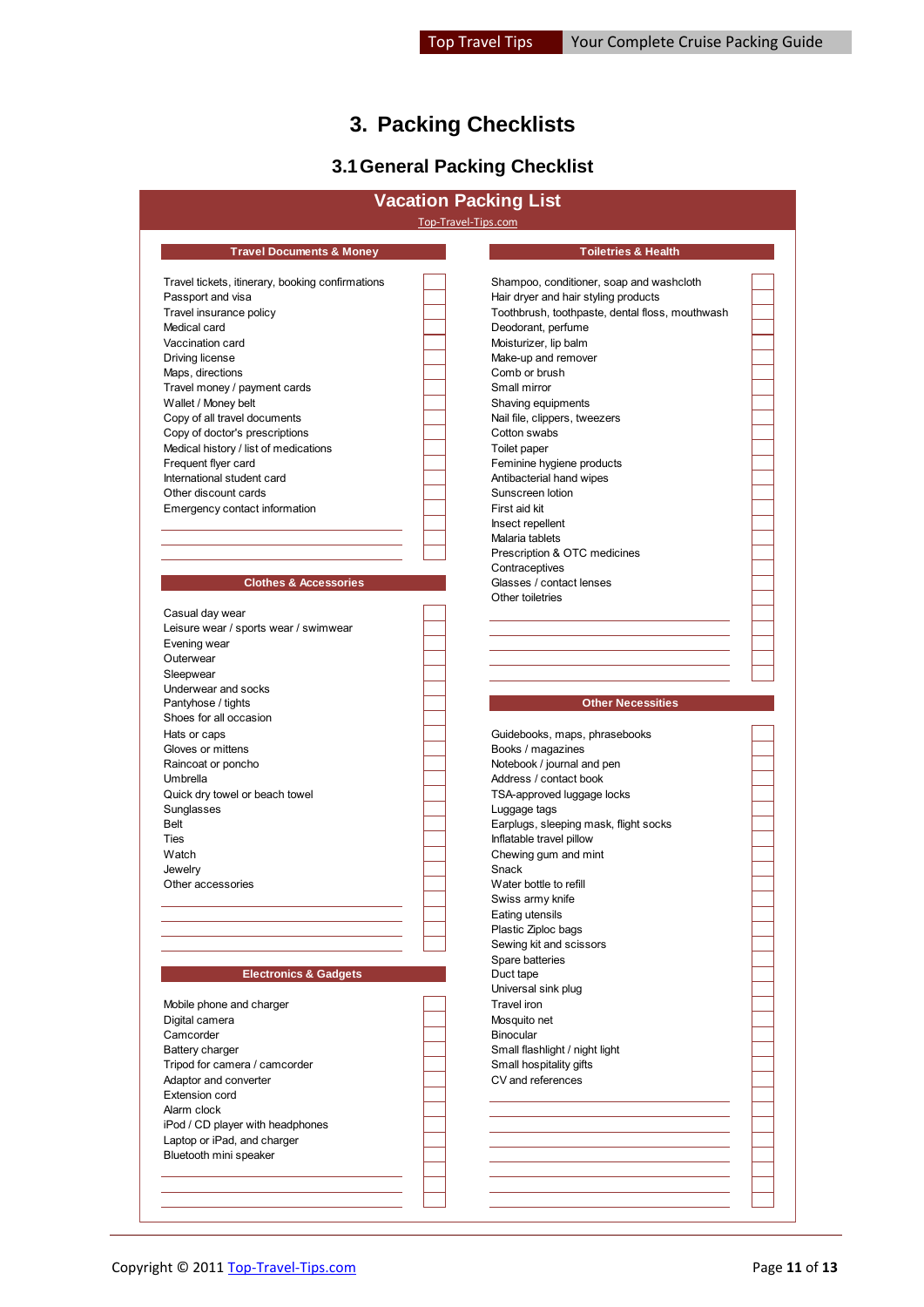# <span id="page-11-0"></span>**3.2 Packing Checklist For Cruise Travelers**

# **Cruise Packing List**

#### Top-Travel-Tips

| ו טווסט ו דאס מאווי                             |
|-------------------------------------------------|
|                                                 |
| Shampoo, conditioner, soap and washcloth        |
| Hair dryer and hair styling products            |
| Toothbrush, toothpaste, dental floss, mouthwash |
| Deodorant, perfume                              |
| Moisturizer, lip balm                           |
| Make-up and remover                             |
| Comb or brush                                   |
| Small mirror                                    |
| Shaving equipments                              |
| Nail file, clippers, tweezers                   |
| Cotton swabs                                    |
| Toilet paper                                    |
| Feminine hygiene products                       |
| Antibacterial hand wipes                        |
| Sunscreen lotion                                |
| First aid kit                                   |
| Insect repellent                                |
| Malaria tablets                                 |
|                                                 |

#### **Clothes & Accessories**

| Casual day wear                       |
|---------------------------------------|
| Leisure wear / sports wear / swimwear |
| Evening wear                          |
| Outerwear                             |
| Sleepwear                             |
| Underwear and socks                   |
| Pantyhose / tights                    |
| Shoes for all occasion                |
| Hats or caps                          |
| Gloves or mittens                     |
| Raincoat or poncho                    |
| Umbrella                              |
| Sunglasses                            |
| Belt                                  |
| Ties                                  |
| Watch                                 |
| Jewelry                               |
| Other accessories                     |
|                                       |

#### **Electronics & Gadgets**

| Mobile phone and charger         |
|----------------------------------|
| Digital camera                   |
| Camcorder                        |
| <b>Battery charger</b>           |
| Tripod for camera / camcorder    |
| Adaptor and converter            |
| <b>Extension cord</b>            |
| Alarm clock                      |
| iPod / CD player with headphones |
| Laptop or iPad, and charger      |
| Bluetooth mini speaker           |
|                                  |

|                                     | Top-Travel-Tips.com                             |
|-------------------------------------|-------------------------------------------------|
|                                     |                                                 |
| <b>Travel Documents &amp; Money</b> | <b>Toiletries &amp; Health</b>                  |
|                                     |                                                 |
| itinerary, booking confirmations    | Shampoo, conditioner, soap and washcloth        |
| visa                                | Hair dryer and hair styling products            |
| ice policy                          | Toothbrush, toothpaste, dental floss, mouthwash |
|                                     | Deodorant, perfume                              |
| ard                                 | Moisturizer, lip balm                           |
| э                                   | Make-up and remover                             |
| ns                                  | Comb or brush                                   |
| / payment cards                     | Small mirror                                    |
| v belt                              | Shaving equipments                              |
| vel documents                       | Nail file, clippers, tweezers                   |
| r's prescriptions                   | Cotton swabs                                    |
| y / list of medications             | Toilet paper                                    |
| card                                | Feminine hygiene products                       |
| it cards                            | Antibacterial hand wipes                        |
| ontact information                  | Sunscreen lotion                                |
|                                     | First aid kit                                   |
|                                     | Insect repellent                                |
|                                     | Malaria tablets                                 |
|                                     | Prescription & OTC medicines                    |
| lothes & Accessories                | Contraceptives                                  |
|                                     | Glasses / contact lenses                        |
| ear                                 | Other toiletries                                |

#### **Other Necessities**

Guidebooks, maps, phrasebooks Books / magazines Notebook / journal and pen Address / contact book TSA-approved luggage locks Luggage tags Earplugs, sleeping mask, flight socks Inflatable travel pillow Chewing gum and mint Snack Water bottle to refill Swiss army knife Plastic Ziploc bags Sewing kit and scissors<br>Spare batteries Duct tape **Binocular** Small flashlight / night light Small hospitality gifts